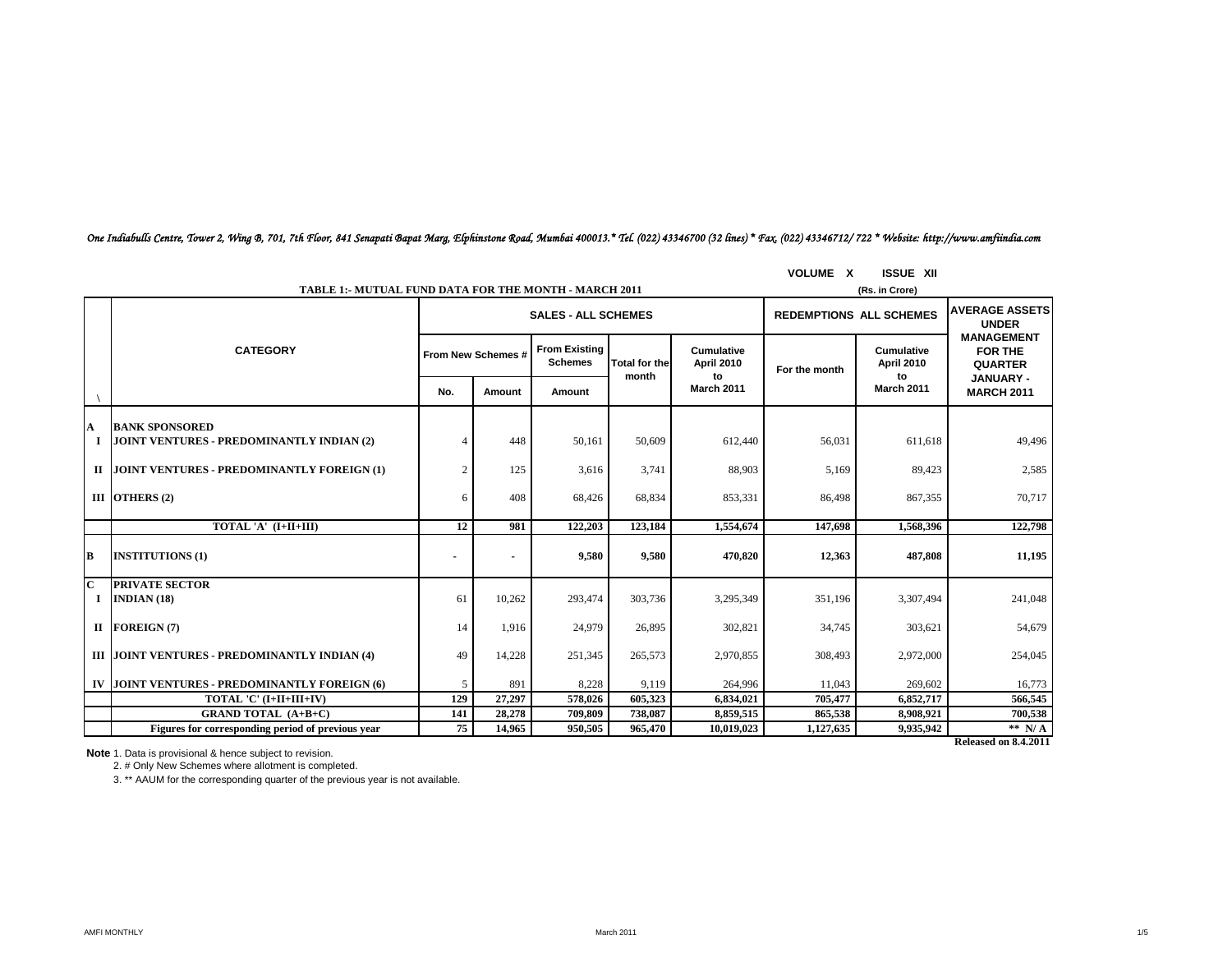#### **TABLE 2:- SALES DURING THE MONTH OF MARCH 2011 - TYPE AND CATEGORY WISE 2.1 \*NEW SCHEMES LAUNCHED (ALLOTMENT COMPLETED)**

(Rs. in Crore)

| .<br>**=** 0011EME0 EA011011ED  |                      |          |                          |        |                      |        |                      |        |  |
|---------------------------------|----------------------|----------|--------------------------|--------|----------------------|--------|----------------------|--------|--|
|                                 |                      | Open End | <b>Close End</b>         |        | <b>Interval Fund</b> |        | <b>TOTAL</b>         |        |  |
|                                 | <b>No.of Schemes</b> | Amount   | <b>No.of Schemes</b>     | Amount | <b>No.of Schemes</b> | Amount | <b>No.of Schemes</b> | Amount |  |
| <b>INCOME</b>                   |                      | 179      | 134                      | 27,912 |                      |        | 137                  | 28,091 |  |
| <b>IEQUITY</b>                  |                      | 93       |                          |        |                      |        |                      | 93     |  |
| <b>BALANCED</b>                 |                      |          |                          |        |                      |        |                      |        |  |
| <b>LIQUID/MONEY MARKET</b>      |                      |          |                          |        |                      |        |                      |        |  |
| <b>IGILT</b>                    |                      | 46       |                          |        |                      |        |                      | 46     |  |
| <b>IELSS - EQUITY</b>           |                      |          |                          |        |                      |        |                      |        |  |
| <b>GOLD ETF</b>                 |                      |          |                          |        |                      |        |                      |        |  |
| <b>OTHER ETFS</b>               |                      | 48       |                          |        |                      |        |                      | 48     |  |
| <b>IFUND OF FUNDS INVESTING</b> |                      |          |                          |        |                      |        |                      |        |  |
| <b>OVERSEAS</b>                 |                      |          | $\overline{\phantom{a}}$ |        |                      |        |                      |        |  |
| <b>TOTAL</b>                    |                      | 366      | 134                      | 27,912 |                      |        | 141                  | 28,278 |  |

## **\*NEW SCHEMES LAUNCHED :**

| <b>OPEN END INCOME:</b>     | IDBI Monthly Income Plan, IDBI Short Term Bond Fund and Pramerica Dynamic Monthly Income Fund.                                                                                                                                                                                                                                                                                                                                                                                                                                                                                                                                                                                                                                                                                                                                                                                                                                                                                                                                                                                                                                                                                                                                                                                                                                                                                                                                                                                                                                                                                                                                                                                                                                                                                                                                                                                                                                                                                                                                                                                                                                                                                                                                                                                                                                                                                                               |
|-----------------------------|--------------------------------------------------------------------------------------------------------------------------------------------------------------------------------------------------------------------------------------------------------------------------------------------------------------------------------------------------------------------------------------------------------------------------------------------------------------------------------------------------------------------------------------------------------------------------------------------------------------------------------------------------------------------------------------------------------------------------------------------------------------------------------------------------------------------------------------------------------------------------------------------------------------------------------------------------------------------------------------------------------------------------------------------------------------------------------------------------------------------------------------------------------------------------------------------------------------------------------------------------------------------------------------------------------------------------------------------------------------------------------------------------------------------------------------------------------------------------------------------------------------------------------------------------------------------------------------------------------------------------------------------------------------------------------------------------------------------------------------------------------------------------------------------------------------------------------------------------------------------------------------------------------------------------------------------------------------------------------------------------------------------------------------------------------------------------------------------------------------------------------------------------------------------------------------------------------------------------------------------------------------------------------------------------------------------------------------------------------------------------------------------------------------|
| <b>IOPEN END EQUITY:</b>    | IDFC Infra Fund and Mirae Asset India - China Consumption Fund.                                                                                                                                                                                                                                                                                                                                                                                                                                                                                                                                                                                                                                                                                                                                                                                                                                                                                                                                                                                                                                                                                                                                                                                                                                                                                                                                                                                                                                                                                                                                                                                                                                                                                                                                                                                                                                                                                                                                                                                                                                                                                                                                                                                                                                                                                                                                              |
| <b>IOPEN END GILT:</b>      | Canara Robeco Gilt Advantage Fund                                                                                                                                                                                                                                                                                                                                                                                                                                                                                                                                                                                                                                                                                                                                                                                                                                                                                                                                                                                                                                                                                                                                                                                                                                                                                                                                                                                                                                                                                                                                                                                                                                                                                                                                                                                                                                                                                                                                                                                                                                                                                                                                                                                                                                                                                                                                                                            |
| <b>OPEN END OTHER ETFS:</b> | Motilal Oswal MOSt Shares NASDAQ-100 ETF (MOSt Shares NASDAQ 100)                                                                                                                                                                                                                                                                                                                                                                                                                                                                                                                                                                                                                                                                                                                                                                                                                                                                                                                                                                                                                                                                                                                                                                                                                                                                                                                                                                                                                                                                                                                                                                                                                                                                                                                                                                                                                                                                                                                                                                                                                                                                                                                                                                                                                                                                                                                                            |
| <b>ICLOSE END INCOME:</b>   | Axis FTP Series 13 (370 Days); Baroda Pioneer 90 Day FMP Series 1, 2, 380 Day FMP Series 3, 4; Birla Sun Life Capital Protection Oriented Fund Series 5, Birla<br>Sun Life FTP Series CR, Series CS, Series CT, Series CU, Series CV, Series CW and Series CX, Birla Sun Life Short Term FMP Series 10, Series 11, Series 12<br>and Series 13; BNP Paribas FTF Series 21 C, Series 21 D, Series 21 E, Series 21 F, Series 21 G and Series 21 H; Canara Capital Protection Oriented Fund -<br>Series 1 - 36 Months (Plan A), FMP Series 6 - 13 Months (Plan B); DSP BlackRock FMP 3M - Series 30, Series 31, Series 32 and Series 33, 12M - Series 15, Series<br>16, Series 17 and Series 18, 13M - Series 4; Escorts FMP Series II; Fidelity FMP Series V Plan B, Plan C, Plan D, Plan E and Plan F; HDFC Debt Fund for Cancer<br> Cure, HDFC FMP 35 D March 2011 (1) Series XVII, March 2011 (2) Series XVII, 100 D February 2011 (1) Series XVII, March 2011 (1) Series XVII, March 2011 (2)<br> Series XVII, March 2011 (3) Series XVII, 182 D March 2011 (1) Series XVII, 370 D February 2011 (1) Series XIV, March 2011 (1) Series XVI, March 2011 (2) Series<br>XVI, March 2011 (3) Series XVI, March 2011 (4) Series XVI and March 2011 (5) Series XVI;<br>HSBC FTP Series 79; ICICI Prudential FMP Series 54 - 1 Year Plan A and Plan B, Series 55 - 6 Months Plan B, 1 Year Plan E and Plan F, 13 Months Plan A and<br>Plan B, 14 Months Plan B, 15 Months Plan B, 16 Months Plan A, Series 56 - 1 Year Plan A, Plan B, Plan C and Plan D; IDBI FMP 367 Days Series 1 (March 2011) -<br>C Fund and D Fund, 395 Days Series 1 (March 2011) - A Fund and B Fund; IDFC FMP MS 28, MS 29 and MS 30, QS 63, 100 Days S2 and S3, HYS 13, YS 39, YS<br>40, YS 41 and YS 42, 17 Months Series; JM FMF Series XIX Plan C and Plan D; JP Morgan India FMP 95D Series 1 and 367D Series 1; Kotak FMP Series 39,<br> Series 40, Series 41, Series 42 and Series 43, 6 M Series 11 and 24 M Series 4; L & T FMP III (February 366D A), (March 90D A), (March 90D B) and (March 366D<br>A); Pramerica FMP Series 1; Principal Pnb FMP Series 1 and Series 2; Reliance Dual Advantage Fixed Tenure Fund 1 - Plan 1, Reliance Fixed Horizon Fund<br>XVIII - Series 4, Series 5, Series 6 and Series 7, XIX - Series 1, Series 2, Series 7, Series 8, Series 9, Series 10, Series 11 and Series 13; Religare Capital |
|                             | Protection Oriented Fund - Series 1, Religare FMP Series VI Plan A (13 Months), Plan B (370 Days), Plan C (13 Months), Plan D (370 Days) and Plan E (367 Days);                                                                                                                                                                                                                                                                                                                                                                                                                                                                                                                                                                                                                                                                                                                                                                                                                                                                                                                                                                                                                                                                                                                                                                                                                                                                                                                                                                                                                                                                                                                                                                                                                                                                                                                                                                                                                                                                                                                                                                                                                                                                                                                                                                                                                                              |
|                             | SBI Capital Protection Oriented Fund - Series 2; Sundaram Capital Protection Oriented Fund - Series 2 (5 years), Sundaram FTP - AD, AE, AK, AY, AZ and BA;<br>Tata FMP Series 28 Scheme C, Series 31 Scheme B and Scheme C; Taurus FMP 91 Days Series E, 367 Days Series C and Series D.                                                                                                                                                                                                                                                                                                                                                                                                                                                                                                                                                                                                                                                                                                                                                                                                                                                                                                                                                                                                                                                                                                                                                                                                                                                                                                                                                                                                                                                                                                                                                                                                                                                                                                                                                                                                                                                                                                                                                                                                                                                                                                                     |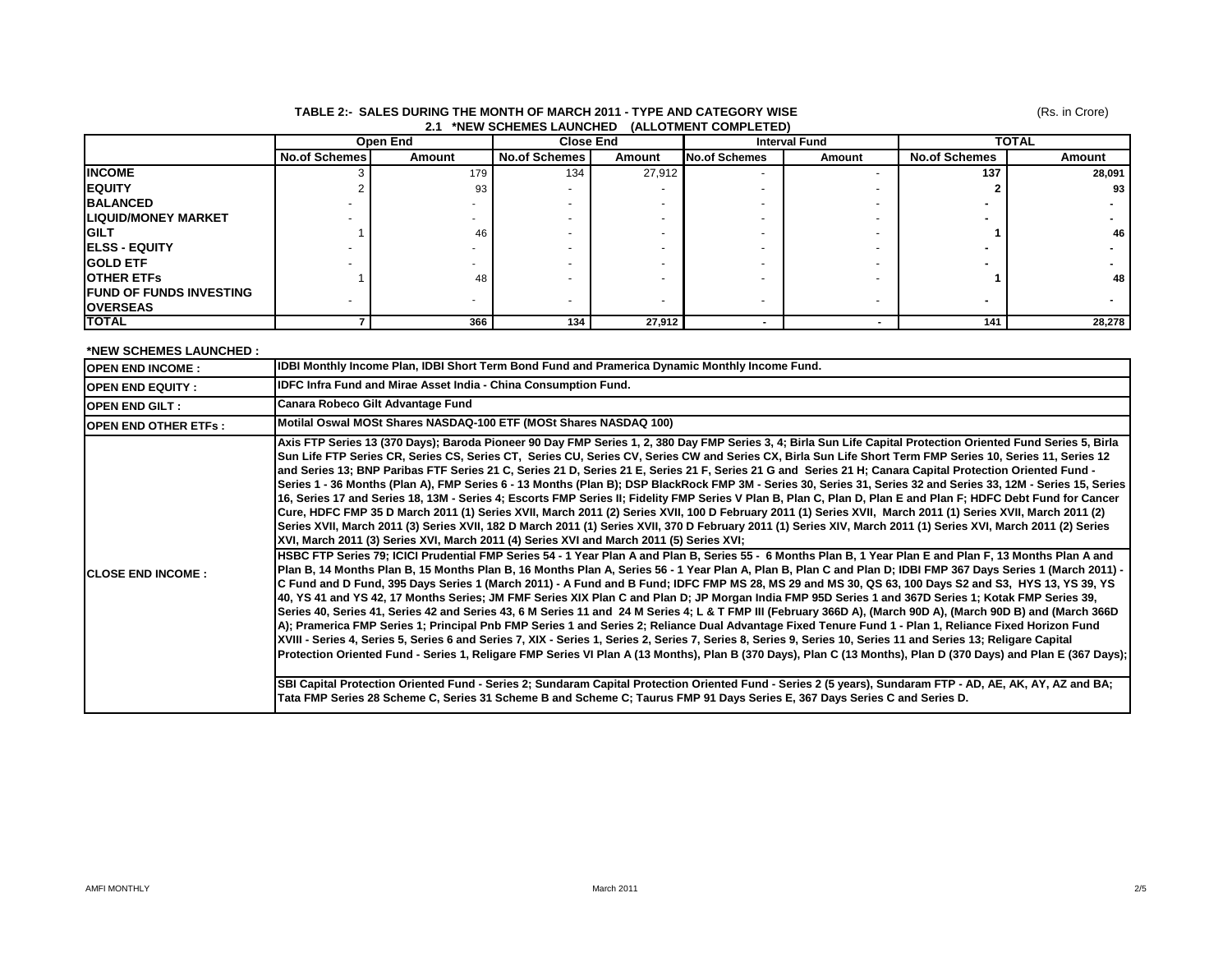# **2.2 EXISTING SCHEMES**

|                                                    | Open End<br><b>No.of Schemes</b><br>Amount |         | <b>Close End</b>     |        | <b>Interval Fund</b> |                                | <b>TOTAL</b> |         |
|----------------------------------------------------|--------------------------------------------|---------|----------------------|--------|----------------------|--------------------------------|--------------|---------|
|                                                    |                                            |         | <b>No.of Schemes</b> | Amount |                      | <b>No.of Schemes</b><br>Amount |              | Amount  |
| <b>INCOME</b>                                      | 207                                        | 76,658  | 212                  | 4,778  | 35                   | 4,367                          | 454          | 85,803  |
| <b>IEQUITY</b>                                     | 316                                        | 4,469   |                      |        |                      | $\overline{\phantom{a}}$       | 326          | 4,469   |
| <b>BALANCED</b>                                    | 31                                         | 651     |                      |        |                      |                                | 32           | 651     |
| <b>LIQUID/MONEY MARKET</b>                         | 51                                         | 616,405 |                      |        |                      |                                | 51           | 616,405 |
| <b>GILT</b>                                        | 36                                         | 390     |                      |        |                      |                                | <b>36</b>    | 390     |
| <b>IELSS - EQUITY</b>                              | 36                                         | 805     | 12                   |        |                      | $\overline{\phantom{a}}$       | 48           | 805     |
| <b>IGOLD ETF</b>                                   | 10                                         | 687     |                      |        |                      | -                              | <b>10</b>    | 687     |
| <b>OTHER ETFS</b>                                  | 17                                         | 527     |                      |        |                      | $\overline{\phantom{a}}$       | 17           | 527     |
| <b>IFUND OF FUNDS INVESTING</b><br><b>OVERSEAS</b> | 16                                         | 72      |                      |        |                      | $\overline{\phantom{a}}$       | 16           | 72      |
| <b>TOTAL</b>                                       | 720                                        | 700,664 | 234                  | 4,778  | 36                   | 4,367                          | 990          | 709,809 |

Notes:The change in number of existing schemes is because of the maturity and reclassification of some of the existing schemes.

^ Amount mobilised by new plans launched under existing scheme.

## **2.3 TOTAL OF ALL SCHEMES**

|                                 | Open End             |         | <b>Close End</b>         |                          | <b>Interval Fund</b> |                          | <b>TOTAL</b>         |         |
|---------------------------------|----------------------|---------|--------------------------|--------------------------|----------------------|--------------------------|----------------------|---------|
|                                 | <b>No.of Schemes</b> | Amount  | <b>No.of Schemes</b>     | Amount                   | <b>No.of Schemes</b> | Amount                   | <b>No.of Schemes</b> | Amount  |
| <b>INCOME</b>                   | 210                  | 76,837  | 346                      | 32,690                   | 35                   | 4,367                    | 591                  | 113,894 |
| <b>EQUITY</b>                   | 318                  | 4,562   |                          |                          |                      | $\overline{\phantom{a}}$ | 328                  | 4,562   |
| <b>BALANCED</b>                 | 31                   | 651     |                          | $\overline{\phantom{a}}$ |                      | -                        | 32                   | 651     |
| <b>ILIQUID/MONEY MARKET</b>     | 51                   | 616,405 |                          | $\overline{\phantom{a}}$ |                      | $\overline{\phantom{a}}$ | 51                   | 616,405 |
| <b>IGILT</b>                    | 37                   | 436     | -                        | $\overline{\phantom{a}}$ |                      | $\overline{\phantom{a}}$ | 37                   | 436     |
| <b>IELSS - EQUITY</b>           | 36                   | 805     | 12                       | -                        |                      | $\overline{\phantom{a}}$ | 48                   | 805     |
| <b>IGOLD ETF</b>                | 10                   | 687     | $\overline{\phantom{a}}$ | $\overline{\phantom{a}}$ |                      | $\overline{\phantom{a}}$ | 10                   | 687     |
| <b>OTHER ETFS</b>               | 18                   | 575     |                          |                          |                      |                          | 18                   | 575     |
| <b>IFUND OF FUNDS INVESTING</b> | 16                   |         |                          |                          |                      |                          | 16                   |         |
| <b>OVERSEAS</b>                 |                      | 72      |                          | $\overline{\phantom{a}}$ |                      | $\overline{\phantom{a}}$ |                      | 72      |
| <b>TOTAL</b>                    | 727                  | 701,030 | 368                      | 32,690                   | 36                   | 4,367                    | 1,131                | 738,087 |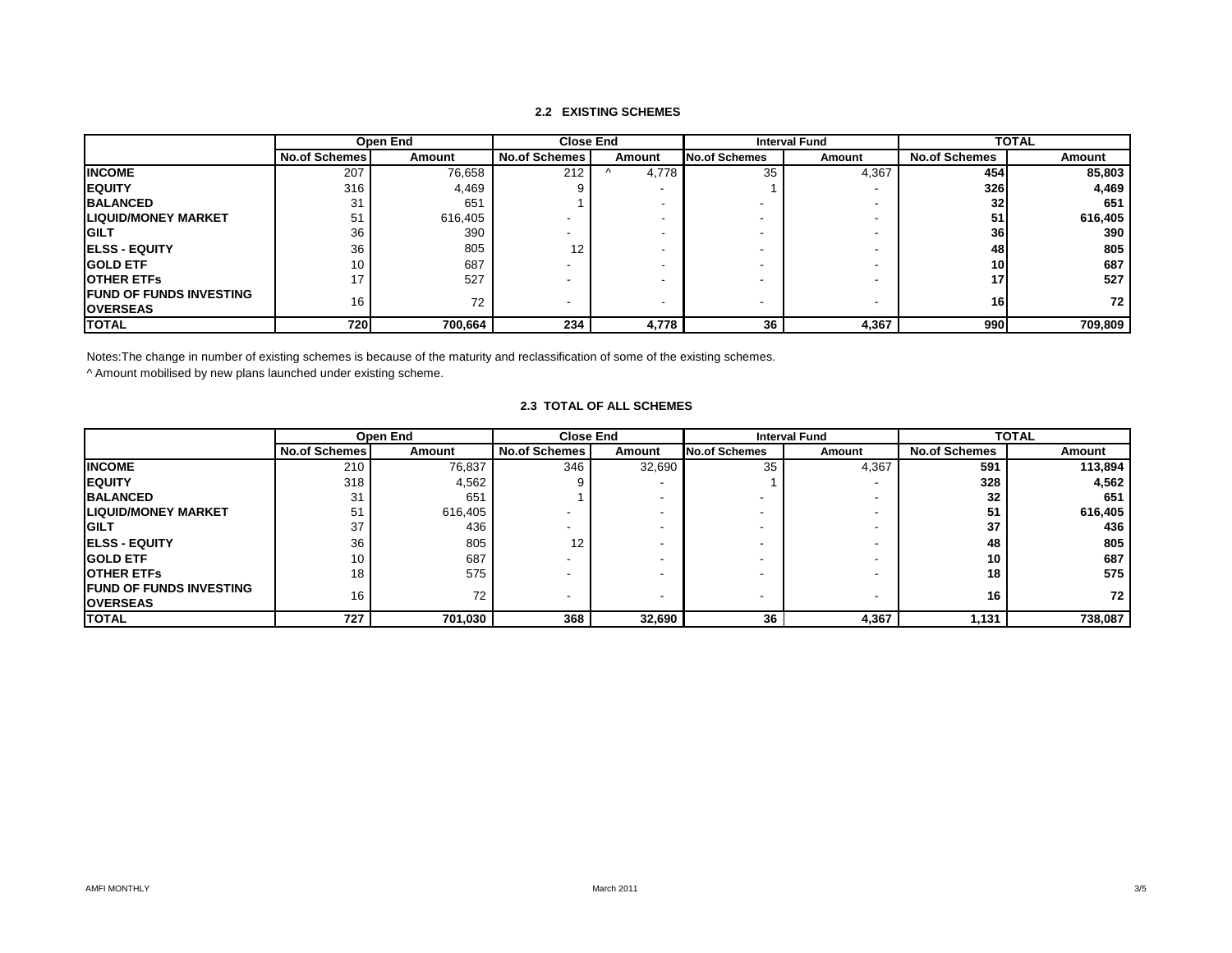#### **Table 3:-**

#### **REDEMPTIONS / REPURCHASES DURING THE MONTH OF MARCH 2011 CATEGORY & TYPE WISE** *(Rs. in Crore)*

|                                                   |          |       | UA I EGURT & ITPE WISE   |                          | (RS. In Crore) |                                               |                                                                  |                                                                   |
|---------------------------------------------------|----------|-------|--------------------------|--------------------------|----------------|-----------------------------------------------|------------------------------------------------------------------|-------------------------------------------------------------------|
|                                                   | Open End |       | <b>Close End</b>         | <b>Interval Fund</b>     | <b>TOTAL</b>   | Net Inflow /<br>(Outflow)<br>For<br>the Month | Net Inflow /<br>(Outflow)<br>For the Year<br><b>Current Year</b> | Net Inflow /<br>(Outflow)<br>For the Year<br><b>Previous Year</b> |
| <b>INCOME</b>                                     | 125,446  |       | 8,431                    | 10,629                   | 144,506        | (30, 612)                                     | (36, 706)                                                        | 96,578                                                            |
| <b>EQUITY</b>                                     | 5,451    | $***$ | (767)                    |                          | 4,686          | (124)                                         | (13, 405)                                                        | 595                                                               |
| <b>BALANCED</b>                                   | 420      |       |                          |                          | 420            | 231                                           | 1,344                                                            | (693)                                                             |
| <b>LIQUID/MONEY MARKET</b>                        | 714,660  |       | $\overline{\phantom{0}}$ | $\overline{\phantom{a}}$ | 714,660        | (98, 255)                                     | (3,520)                                                          | (12,073)                                                          |
| <b>GILT</b>                                       | 441      |       | $\overline{\phantom{0}}$ | $\overline{a}$           | 441            | (5)                                           | (116)                                                            | (3, 297)                                                          |
| <b>IELSS - EQUITY</b>                             | 219      |       | 10                       |                          | 229            | 576                                           | 266                                                              | 1,554                                                             |
| <b>GOLD ETFS</b>                                  | 39       |       | -                        |                          | 39             | 648                                           | 2,250                                                            | 804                                                               |
| <b>OTHER ETFS</b>                                 | 468      |       | $\overline{\phantom{0}}$ | $\overline{a}$           | 468            | 107                                           | 1,388                                                            | (20)                                                              |
| <b>FUND OF FUNDS</b><br><b>INVESTING OVERSEAS</b> | 89       |       | $\overline{\phantom{a}}$ |                          | 89             | (17)                                          | (907)                                                            | (367)                                                             |
| <b>TOTAL</b>                                      | 847,233  |       | 7,674                    | 10,631                   | 865,538        | (127, 451)                                    | (49, 406)                                                        | 83,081                                                            |

**\*\* Six Close Ended Equity Schemes have become Open Ended during Mar 2011. Hence, the redemption figures** 

**reported under the said schemes in the earlier months have been regrouped under Open Ended Schemes during Mar 2011,**

**resulting in negative redemption figures under Close ended Equity Schemes for the current month.**

### **Table 4:-**

| <b>ASSETS UNDER MANAGEMENT AS ON MARCH 31, 2011</b> |  |  |
|-----------------------------------------------------|--|--|
|                                                     |  |  |

|                                |          | (Rs. in Crore)   |                          |              |            |
|--------------------------------|----------|------------------|--------------------------|--------------|------------|
|                                | Open End | <b>Close End</b> | <b>Interval Fund</b>     | <b>TOTAL</b> | % to Total |
| <b>INCOME</b>                  | 153,221  | 120,610          | 18,144                   | 291,975      | 49         |
| <b>EQUITY</b>                  | 167,620  | 2.121            | 13                       | 169,754      | 29         |
| <b>BALANCED</b>                | 17,360   | 1.085            | $\overline{\phantom{a}}$ | 18,445       |            |
| <b>LIQUID/MONEY MARKET</b>     | 73,666   |                  | $\overline{\phantom{0}}$ | 73,666       | 13         |
| <b>GILT</b>                    | 3,409    |                  | $\overline{\phantom{0}}$ | 3,409        |            |
| <b>ELSS - EQUITY</b>           | 22,488   | 3.081            | $\overline{\phantom{a}}$ | 25,569       |            |
| <b>GOLD ETF</b>                | 4,400    |                  | $\overline{\phantom{a}}$ | 4,400        |            |
| <b>OTHER ETFS</b>              | 2,516    |                  | -                        | 2,516        | @          |
| <b>FUND OF FUNDS</b>           | 2.516    |                  |                          | 2.516        | @          |
| <b>INVESTING OVERSEAS</b>      |          |                  |                          |              |            |
| <b>TOTAL</b><br>$\sim$ $\cdot$ | 447,196  | 126,897          | 18,157                   | 592,250      | 100        |

**@ Less than 1 %.**

# **Table 5:- DATA ON FUND OF FUNDS (DOMESTIC) - MARCH 2011** *(Rs. In Crore)*

|                      | No. of Schemes          | <b>Sales</b> | Redemption | Assets under<br>Management as on<br>March 31, 2011 | <b>Average Assets</b><br>under Management<br>for the Month |
|----------------------|-------------------------|--------------|------------|----------------------------------------------------|------------------------------------------------------------|
| <b>Fund of Funds</b> | $**$<br>23 <sub>l</sub> | 746          | <b>165</b> | 3,654                                              | 3,430                                                      |

**Notes :**

1. Fund of Funds is a scheme wherein the assets are invested in the existing schemes of mutual funds and hence, the figures indicated herein are included in tables 1 to 4. Data on fund of funds is given for information only.

2. \*\* Includes two NFOs - Kotak Gold Fund and Reliance Gold Savings Fund.